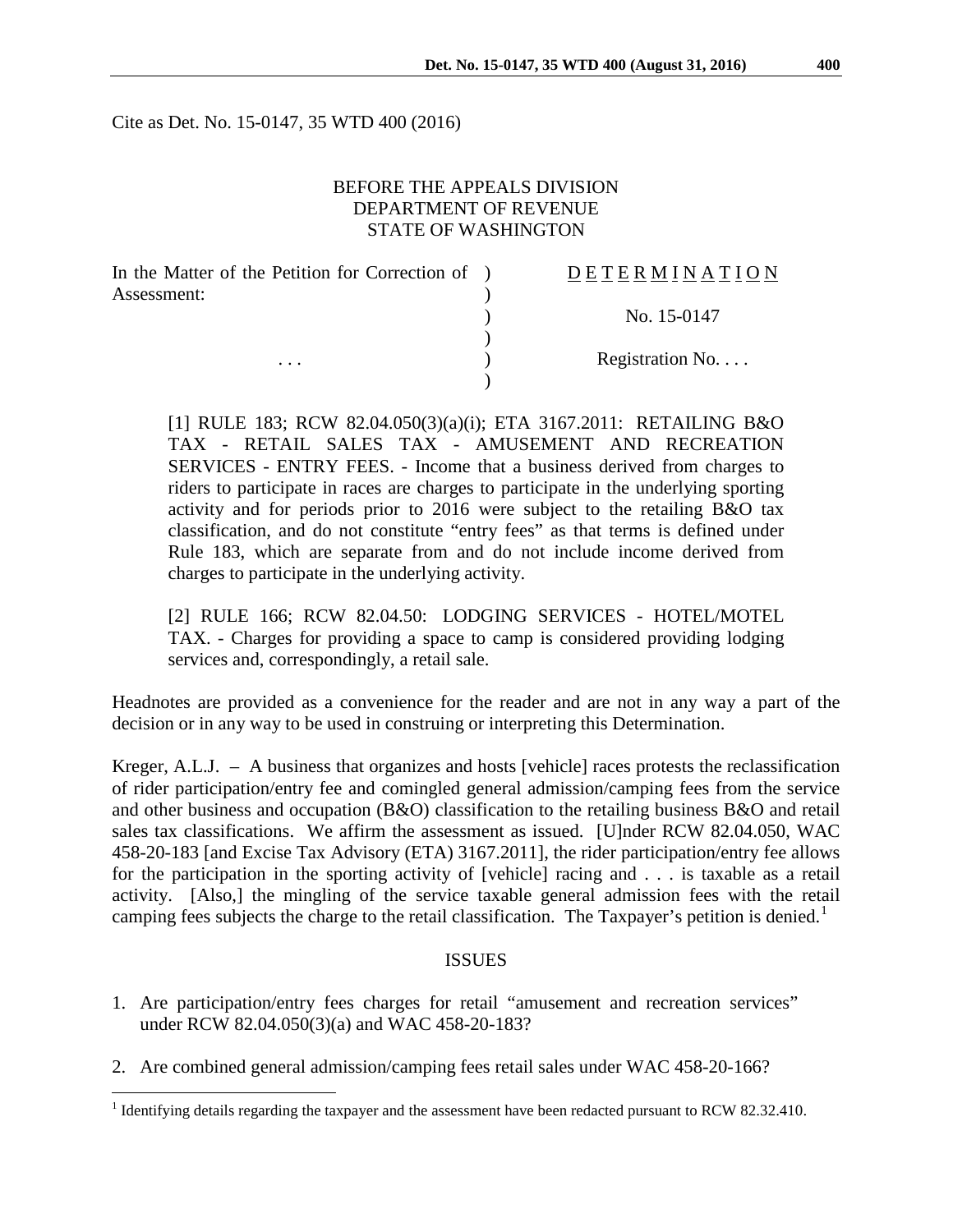$3. \ldots$ 

### FINDINGS OF FACT

[Taxpayer] is a Washington Limited Liability Company engaged in the business of organizing and hosting [vehicle]races in Washington and [out-of-state]. The Taxpayer is an affiliate of another Washington business that is engaged in the business of manufacturing and selling [vehicle]parts and repair services . . ., which predates the formation of the Taxpayer and operates separately. . . .

After an initial review of the Taxpayer's account indicated possible reporting errors, the Taxpayer Account Administration Division (TAA) requested additional detail on the Taxpayer's revenue in July of 2013. After receiving this information, TAA performed a desk audit of the Taxpayer's Washington business activities for the period of January 1, 2010 through December 31, 2013.

On May 6, 2014, the Department issued a tax assessment Document No. . . . in the amount of \$. ...<sup>[2](#page-1-0)</sup> The majority of the assessment is attributable to ... the race entry/participation fees and the admission/camping fees being reclassified as retail taxable. The Taxpayer timely appealed the assessment.

At issue are two categories of fees. The first is the participation/entry fee that is paid by riders who are participating in the event. Then, there is an admission/camping fee paid by spectators to the event, which provides for overnight parking and access to the track facilities. The Taxpayer began recording the camping and admission fees separately for periods after the audit period, but for the audit period, the records did not differentiate amounts that were received solely for admission to watch an event.

. . .

### ANALYSIS

Washington's excise tax law requires persons who charge for services defined as retail sales to collect retail sales tax on the charges to their customers and remit the tax to the state. RCW 82.08.020; RCW 82.08.050; *see also* Det. No. 02-0039, 21 WTD 318 (2002).

RCW 82.04.050 states that the term retail sale includes the following services<sup>[3](#page-1-1)</sup>:

<span id="page-1-0"></span><sup>&</sup>lt;sup>2</sup> The assessment is comprised of \$ . . . in service and other activities B&O tax, a (\$ . . . ) small business credit, \$ . . . in retail sales tax,  $\$\dots$  in retailing B&O tax, a credit of  $(\$\dots)$  in service and other activities B&O tax for income that was reclassified to retailing,  $\$\dots$  in convention and trade center tax,  $\$\dots$  in special hotel/motel tax,  $\$\dots$  in interest, and a 5% assessment penalty of \$ . . . .

<span id="page-1-1"></span><sup>&</sup>lt;sup>3</sup> Recently enacted legislation Chapter 169, Laws of 2015 (HB 1550), effective 1/1/2016, substantially changes the taxation of amusement and recreation services. The statute and rule addressed in this determination are those in force during the audit period at issue. [For tax periods starting in 2016, taxpayers should consult the current versions of the statute and rule.]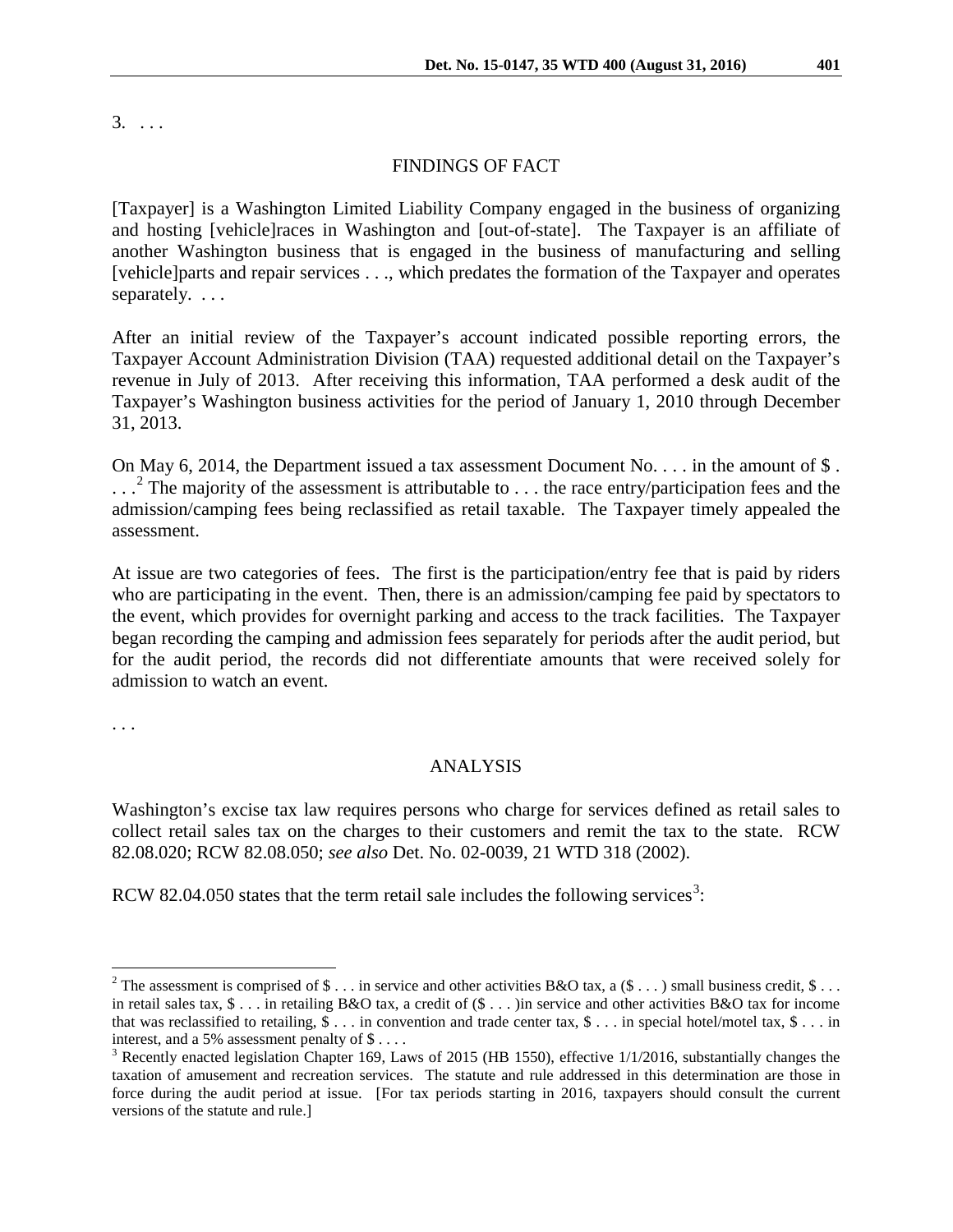(3) The term "sale at retail" or "retail sale" shall include the sale of or charge made for personal . . . services including amounts designated as . . . fees . . . and other service emoluments however designated, received by persons engaging in the following business activities: …

(a)(i) Amusement and recreation services including but not limited to golf, pool, billiards, skating, bowling, ski lifts and tows, day trips for sightseeing purposes, and others, when provided to consumers.

Sales of services falling within the definition of "sale at retail" or "retail sale" are subject to the retailing [B&O] tax classification, and the seller is required to collect retail sales tax from the buyer. RCW 82.04.250, RCW 82.08.020, and RCW 82.08.050

If a service does not fall within the definition of "retail sale" and is not explicitly taxed under another section of Chapter 82.04 RCW, then the gross proceeds derived from rendering the service are subject to tax under the service & other activities (Service) B&O tax imposed in RCW 82.04.290(2), and not subject to retail sales tax.

WAC 458-20-183(2) (Rule 183) is the administrative regulation that addresses the taxation of amusement, recreation and physical fitness services, and expands on the limited exemplar activities listed in the statute in the following definition:

"Amusement and recreation services" include, but are not limited to: Golf, pool, billiards, skating, bowling, swimming, bungee jumping, ski lifts and tows, basketball, racquet ball, handball, squash, tennis, and all batting cages. "Amusement and recreation services" also include the provision of related facilities such as basketball courts, tennis courts, handball courts, swimming pools, and charges made for providing the opportunity to dance. The term "amusement and recreation services" does not include instructional lessons to learn a particular activity such as tennis lessons, swimming lessons, or archery lessons.

Rule 183(2)(b).

The rule then [explains the distinction between] retail amusement and recreation or physical fitness services [taxed as a retail sale, and certain charges that do not fall within the definition of a retail sale]:

"Sale at retail" or "retail sale" include the sale or charge made by persons engaged in providing "amusement and recreation services" and "physical fitness services" as those terms are defined in (b) and (l) of this subsection. The term "sale at retail" or "retail sale" does not include: The sale of or charge made for providing facilities where a person is merely a spectator, such as movies, concerts, sporting events, and the like; the sale of or charge made for instructional lessons, or league fees and/or entry fees; charges made for carnival rides where the customer purchases tickets at a central ticket distribution point and then the customer is subsequently able to use the purchased tickets to gain admission to an assortment of rides or attractions; or, the charge made for entry to an amusement park or theme park where the predominant activities in the area are similar to those found at carnivals.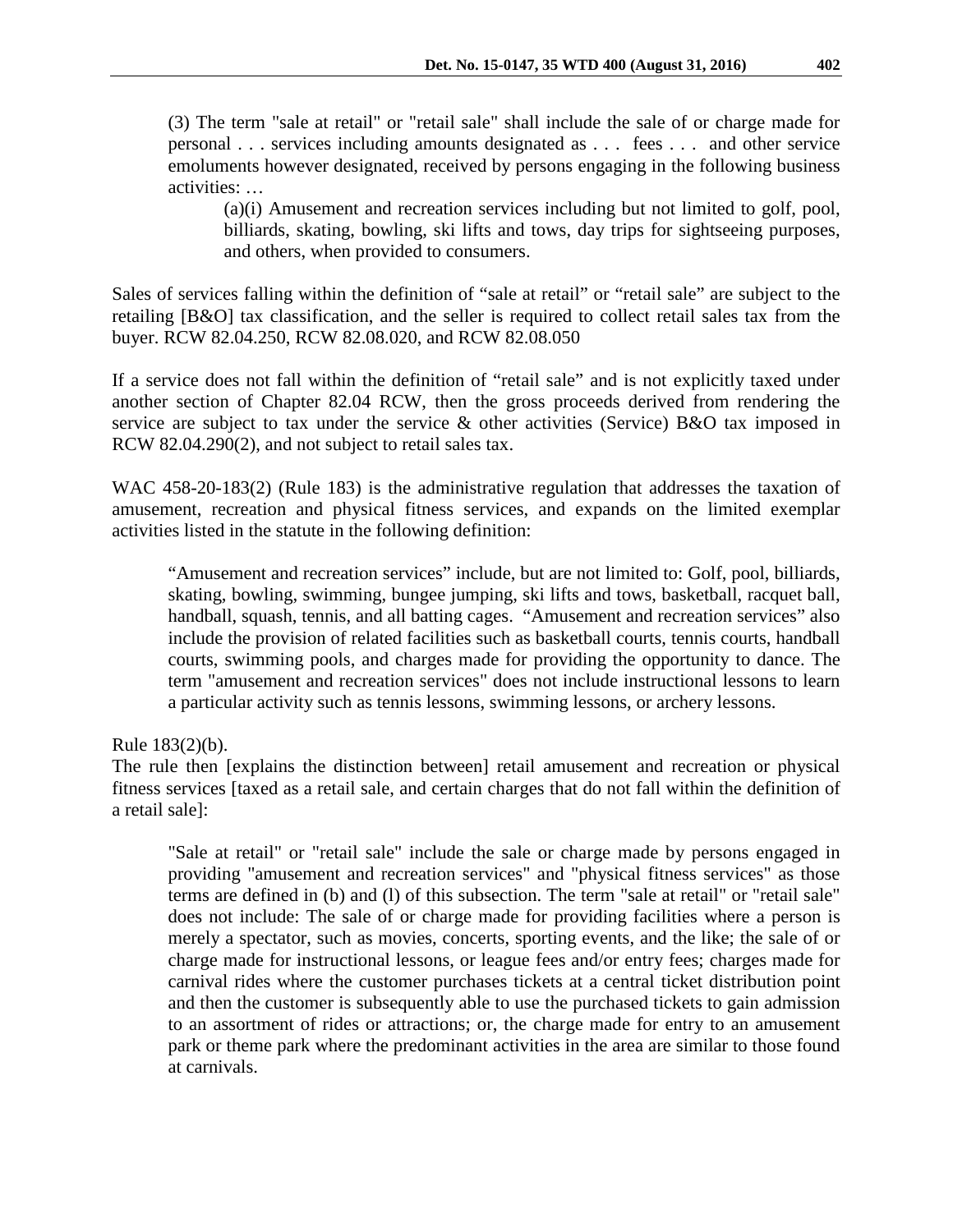Rule 183(2)(m).

The rule defines an entry fee as: "those amounts paid solely to allow a person the privilege of entering a tournament or other type of competition. The term does not include any amounts charged for the underlying activity." Rule 183(2)(f).

In July of 2011, the Department issued an Excise Tax Advisory (ETA) 3167.2011 specifically addressing the taxability of fees charged for amusement and recreation services. This ETA clarifies that if the fee paid allows the person to participate in the underlying amusement and recreation activity then the fee will be subject to retail sales tax and retailing B&O tax. The ETA states:

[I]f the fee is paid for the right to engage in the amusement and recreation activity, the fee is not an entry or league fee as those terms are defined in Rule 183. Thus, whether referred to as an entry fee, league fee, participation fee, or player fee, or some other name, if the fee entitles the person or team to engage in an amusement and recreation activity it is subject to retail sales tax.

ETA 3167.2011. Under this guidance only entry fees that are solely paid to join an association, group, or tournament and are separate from fees that cover participation are service taxable under Rule 183. If the fee also covers participation in the underlying amusement and recreation activity then it is retail.

The Taxpayer initially objects to the classification of the [racing] activity as an amusement and recreation activity noting that [racing] is not specifically listed as one of the qualifying activities, and that it therefore, should not be included in the category. We disagree. We note initially that the list of specifically enumerated activities in the rule and statute are not exclusive but rather representative activities.

The type of activities enumerated by the rule, while not exclusive, provides a framework for identifying the type of activities that will be considered retail under the statute and rule. The rules of statutory construction support a uniform construction so that any non-enumerated retail amusement and recreation activities should be comparable to those identified. Under the *ejusdem generis* (literally, "of the same kind") rule, specific words identify the class and restrict the meaning of the general words to things within that identified class*. [4](#page-3-0) See City of Mercer Island v. Kaltenbach*, 60 Wn.2d 105, 371 P.2d 1009 (1962) (Terms in statute or ordinance take their meaning from context in which they are employed.)<sup>[5](#page-3-1)</sup> "Rules of statutory construction apply

<span id="page-3-0"></span> <sup>4</sup> *In re Estate of Jones*, 152 Wn.2d 1, 11, 93 P.3d 147 (2004) ("The rule of ejusdem generis states that when general terms are in a sequence with specific terms, the general term is restricted to items similar to the specific terms."); *City of Seattle v. State Dep't of Labor and Indus.*, 136 Wn.2d 693, 965 P.2d 619 (1998). *Accord Meresse v. Stelma*, 100 Wn. App. 857, 999 P.2d 1267 (2000) (Under rules of construction "ejusdem generis" and "noscitur a sociis," the meaning of items in a list is ascertained by referring to the others, giving preference to an interpretation that uniformly treats items similar in nature and scope.) <sup>5</sup> *Shurgard Mini-Storage of Tumwater v. Dep't of Revenue*, 40 Wn. App. 721, 700 P.2d 1176 (1985) (Proper analysis

<span id="page-3-1"></span>of West's RCWA 82.16.010, defining "public service business" is to consider "rule of noscitur a sociis," which teaches that meaning of doubtful words may be determined by reference to the relationship with other associated words and phrases).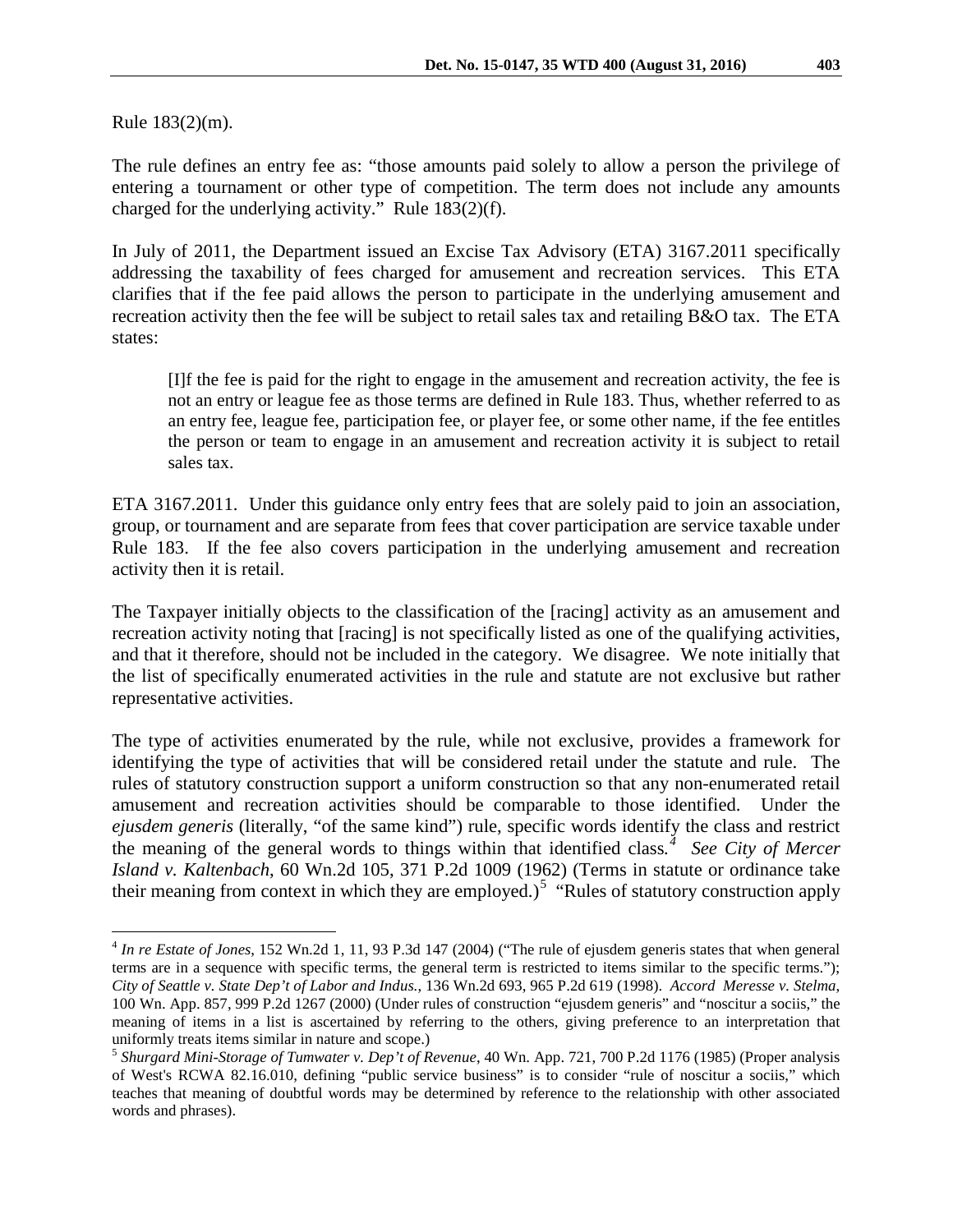to administrative rules and regulations*." State of Washington v. Burke*, 92 Wn.2d 474, 478, 598 P.2d 395 (1979). *See also* Det. No. 87-143, 3 WTD 91 (1987); Det. No. 88-155, 5 WTD 179 (1988); Det. No. 89-524, 8 WTD 407 (1989) (Where the rules of statutory construction were used to interpret the Department's regulations). The commonality amongst the identified activities is an element of sporting, athleticism, or gaming.

In this case, the [racing] events are a sporting or athletic type activity. The events are cross country type competitive races and comparable to other recreational sporting or athletic activities. We note that one of the examples detailed as a retail fee in ETA 3167.2011 is an entry fee for a "10k race" and we do not find it materially different that the racing activity at issue here involved [vehicles] rather than running. We conclude that as a sporting/athletic type activity motocross is subject to classification as an amusement and recreation activity and, correspondingly, fees to participate in this activity under the guidance detailed above are retail activities. Thus, the entry fees paid to participate in the [vehicle]races are subject to retail sales tax and retailing B&O tax. *Accord* Det. No 14-201, 33 WTD 612 (2013) (income from organizing basketball tournaments subject to tax as a retail amusement and recreation activity.) Accordingly, we affirm the assessment of retail sales tax and retailing B&O tax on these charges for the time period at issue.

We next turn to the admission/camping fees. Under the authority detailed above, an admission fee for spectators would not be a retail sale. In this case, the available records did not differentiate between admission and camping charges.

Lodging services are subject to retail sales tax. RCW 82.04.050(2)(f). Charges for providing a space to camp is considered providing lodging services and, correspondingly, a retail sale. *See* WAC 458-20-166, Det. No. 98-075, 17 WTD 266 (1998). In addition to the retail sales tax and retailing B&O tax, some of the locations where events were held were at locations that also have special local taxes applicable to lodging services and those taxes were also assessed. The Taxpayer does not substantively dispute that the camping charges are subject to classification as a retail sale, but objects to the taxation of the admission fees as a retail sale. In this case, we have a single fee covering both a retail sale, the camping/lodging, and a service taxable activity, the admission for spectators.

Effective July 1, 2008, the Legislature enacted RCW 82.08.190, 82.08.195, and 82.12.195 to comply with the Streamlined Sales and Use Tax Agreement (or "SSUTA").<sup>[6](#page-4-0)</sup> Laws of 2007, ch. 6. These provisions apply to "bundled transactions" and explain how to tax transactions that involve both retail and non-retail sales. Before the statute was enacted, the Department looked to the "true object" of the transaction to determine its proper tax classification of a transaction that involved both retail and non-retail services. The bundled transaction statutes supersede the true object test for periods after the law change.

<span id="page-4-0"></span> <sup>6</sup> SSUTA is a multi-state project intended to simplify the administration of sales and use taxes in order to substantially reduce the burden of tax compliance. *Indiana Dep't of Revenue v. Kitchin Hospitality*, *LLC*, 907 N.E.2d 997, 1000, n.2 (Ind. 2009). SSUTA seeks to accomplish this goal by, among other things, providing uniform definitions within tax laws. *Id.* Participating states must enact laws, rules, and regulations that conform to its provisions.